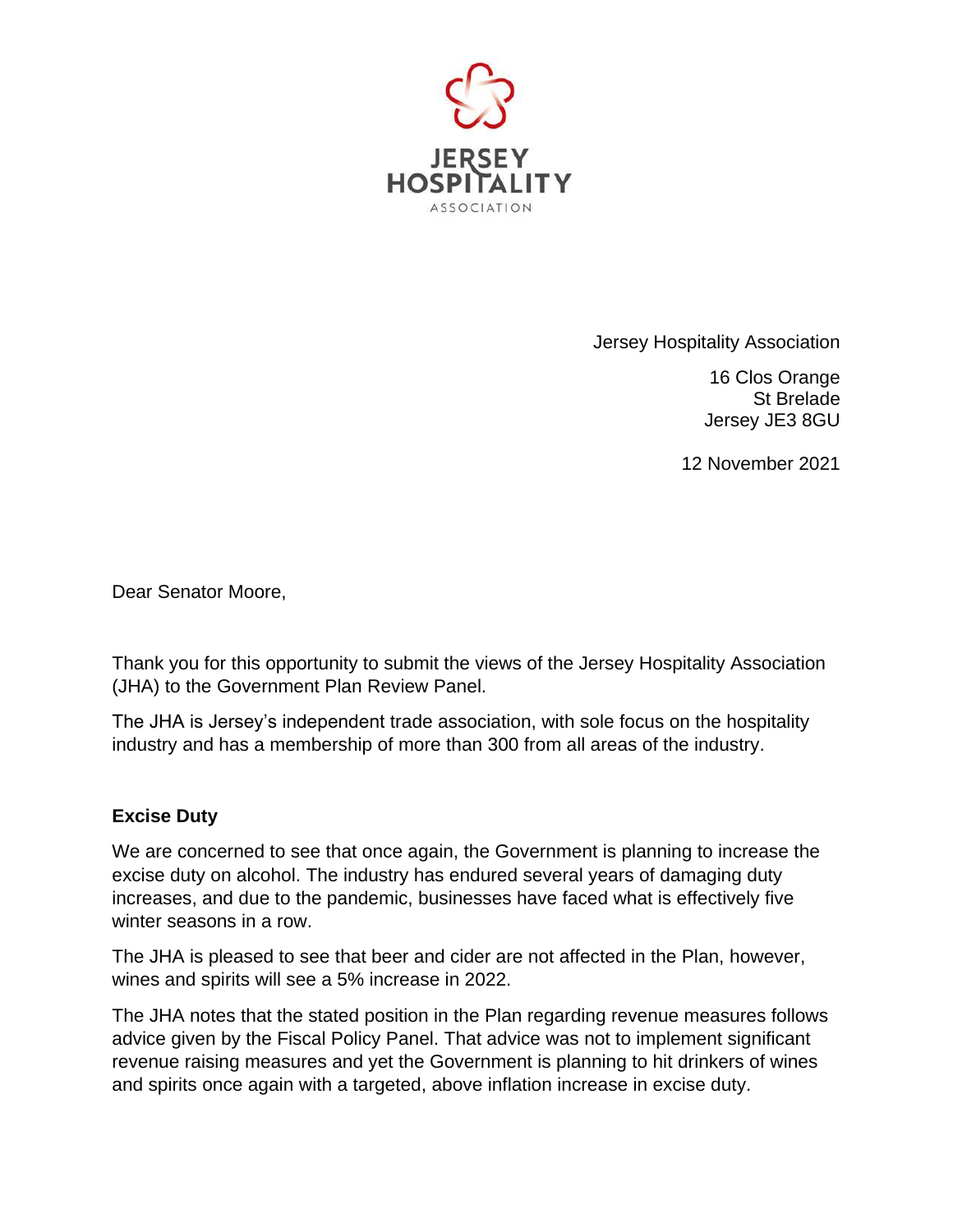

The JHA firmly believes any increase in duty will further increase the costs of doing business at a time when the pandemic is still having an effect.

The JHA is also concerned that pushing up the price of duty-paid spirits will encourage more people to purchase the cheaper Duty Free alternatives, especially as the restrictions on travel are eased. This will also have an impact on the amount of revenue the Government will expect to make from the excise charged on duty-paid sales.

## **Current Economic Realities**

Prices are rising across the board due to supply chain issues, staffing shortages and the combination of Covid-19 and Brexit. The JHA notes that following a States Assembly decision in 2020, 'happy hour' drinks promotions could still be introduced, subject to a review the Jersey Competition and Regulatory Authority. That measure, although wellmeaning, could destroy much of the profit the industry needs to survive.

Hospitality was alone among the various industry sectors in Jersey in that it was forced to close for lengthy periods due to the measures brought in to control the virus. While there has been a comprehensive package of financial support measures from the Government, those are now being reduced or have ceased.

## **Drinks Promotions**

When the States Assembly voted to allow drinks promotions on licenced premises the industry was not consulted. There have though been numerous occasions when commentators have clearly articulated how damaging drinks promotions would be for the industry.

The JHA is welcoming the review currently being conducted by the JCRA and remains hopeful that the licensing authorities maintain the current policy not to allow them.

All that drinks promotions will achieve is an increase in government revenue as it will receive the same impôt duty from each drink sold while the business selling it will receive less in return.

It also flies against the message of responsible drinking that the industry supports, and the Government promotes. During the debate, the measure was being put forward as a welcome boost for sales that would support the industry, while on the other hand the